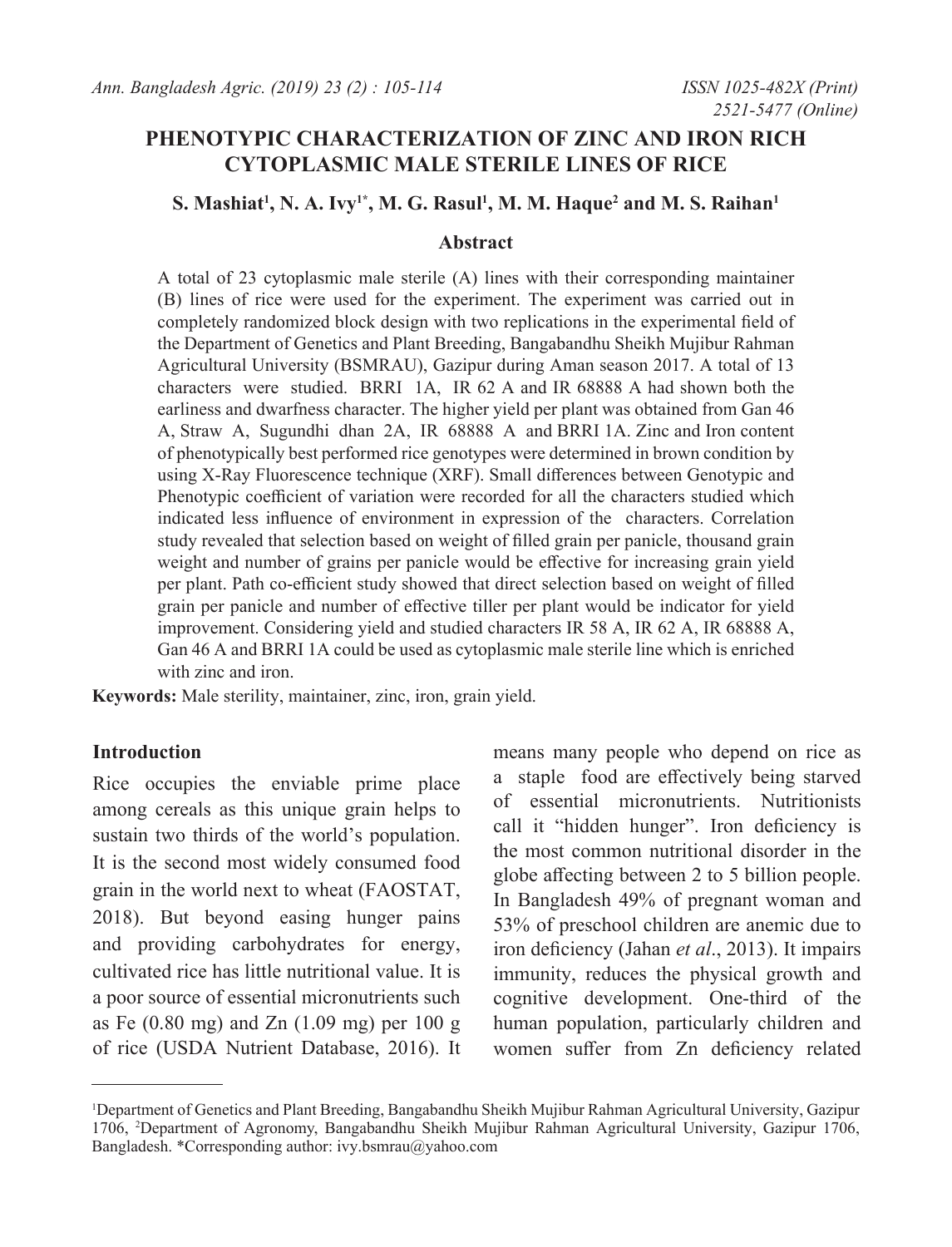health problems such as growth retardation, loss of appetite, impaired immune function, hair loss, diarrhea, eye and skin lesions, weight loss, delayed healing of wounds, and mental lethargy (Swamy *et al*., 2016).

In different countries, the hybrid rice is produced by using cytoplasmic male sterility (CMS) system. CMS is a condition under which a plant is unable to produce functional pollen. Male sterile (A) line is used as female line in commercial hybrid production plot. It is also characterized by agronomical superiority, stable sterility, wide regeneration spectrum, abortive anther and highly synchronized. Plant breeding programs in biofortification of staple food crops such as rice requires screening of germplasm having Fe and Zn dense grains to be used as donor parents. Ideally, once rice is biofortified with vital nutrients, the farmer can grow indefinitely without any additional input to produce nutrient packed rice grains in a sustainable way. By using zinc and iron rich male sterile line we can easily develop hybrid rice with high zinc and iron content. Study of genotypic and phenotypic coefficient of variation help to find out the apparent variation is due to genetic or growing environment in the expression of the traits. By correlation and path analysis study, the extent of the influence of the characters on yield would be known. Keeping in view the above perspectives, the present investigation is carried out to study genetic variability, character association and characterization of the selected genotypes for choosing a desired cytoplasmic male sterile line for development of hybrid rice.

## **Materials and Methods**

This experiment was conducted at the experimental field of Bangabandhu Sheikh Mujibur Rahman Agricultural University (BSMRAU), Gazipur during Aman season 2017. Twenty three (23) male sterile (A) line with their corresponding maintainer (B) line were used for this research (Table 1) which were collected from the Department of Genetics and Plant Breeding of BSMRAU, Gazipur. The experiment was laid out in completely randomized block design (RCBD) with two replications. The length of the plot is 30m and width is 5m. Each entry was planted with 20 X 20 cm spacing. The date of seed sowing in the seed bed was 22 July 2017. The seedlings of 21 days ages of A line were transplanted with their corresponding B line at 12 August 2017. Data on days to 50% heading, days to maturity were recorded at respective stage of crop while, plant height, effective tillers per plant, panicle length were recorded at the time of harvest and number of grains per panicle, weight of filled grain per panicle, thousand grain weight, grain length and width and grain yield per plant were recorded after harvest. The amount of zinc and iron in the grain were measured in brown condition by using X-ray Fluorescence Spectrophotometer in Laboratory of Harvest Plus, Bogura. All data obtained for the characters were statistically analyzed. Means values were separated by least significant difference (LSD). Genotypic and phenotypic coefficient of variation were calculated following the formula given by Burton (1952). For calculating the genotypic correlation coefficient for all possible combinations the formula suggested by Miller *et al.* (1958), Hanson *et al.* (1956) and Johnson *et al*. (1955) were adopted. Correlation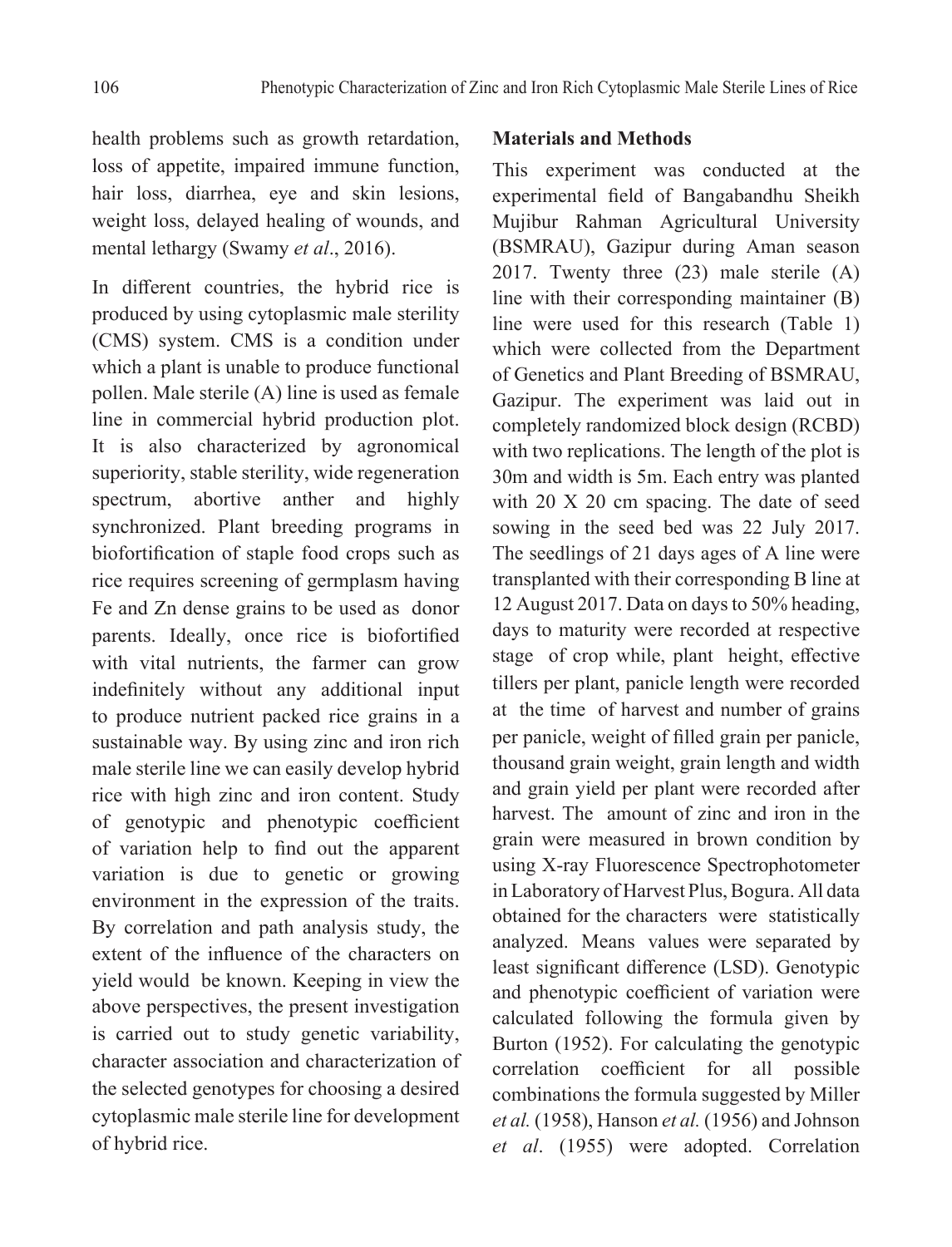| A1                   | <b>IR 58 A</b>    | A13 | Khazar A       |
|----------------------|-------------------|-----|----------------|
| A2                   | <b>IR 62 A</b>    | A14 | Khutichikon A  |
| A3                   | IR 68888 A        | A15 | Chinirri A     |
| A4                   | Gan 46 A BRRI 1A  | A16 | Straw A        |
| A5                   | Dakshahi A        | A17 | Begun bitchi A |
| A6                   | Kalijira 12A      | A18 | Rajbut A       |
| A7                   | Kalijira 2A       | A19 | Nayon moni A   |
| A8<br>A <sup>9</sup> | Dubsail A         | A20 | Lalsoru A      |
| A10                  | Sugundhi dhan 2A  | A21 | Malsire A      |
| A11                  | Bashmoti-IR 3643A | A22 | Raduni pagol A |
| A12                  | Tilkapur A        | A23 | Elai A         |
|                      |                   |     |                |

**Table 1. List of 23 cytoplasmic male sterile lines (A line) of rice**

coefficients were further partitioned into components of direct and indirect effects by path coefficient analysis which was originally developed by Wright (1921 and 1923) and later described by Dewey and Lu (1956).

## **Results and Discussion**

#### **Mean performance**

The mean values of all genotypes for each character are described in Table 2. The mean performance ranges from 55.3-75.3 days for 50% heading. The maximum days by Dubsail A and the minimum days was required by IR 58 A, IR 62A and IR 68888 A. The minimum days required for maturity was observed in the genotype IR 62 A (75.3) days) and the maximum days was for Begun bitchi A (102.3 days). The genotype BRRI 1A produced the shortest plant (72.7cm). IR 58 A, IR 62 A, IR 68888A and Gan 46 A also produced shorter plant which are non- significant with the shortest one. Straw A produced the tallest plant (157 cm). The highest number of effective tillers per plant were produced by BRRI 1A (23.3) and the

lowest number of effective tillers (5.33) per plant were produced by Khazar A. The highest panicle length was observed in Dakshahi A (30.07cm) and the lowest panicle length was observed in genotype BRRI 1A (24.27cm). The highest number of grains (260.3) per panicle was found in Sugundhi dhan 2A and the lowest one was found in IR 68888 A (69). The maximum weight of filled grains per panicle was found in Straw A (5.2g) and the minimum weight observed in Malsire A (1.03g). The maximum thousand grain weight was found in Straw A (26.49g) and the minimum thousand grain weight was found in Malsire A (0.89g). The lowest grain length was observed in Begun bitchi A (5.3mm) and the highest grain length was observed in Elai A (11.7mm). The lowest grain width was recorded in Begun bitchi A (1.1mm) and the highest grain width was observed in IR 62 A (2.03mm). The highest grain yield per plant was observed in the genotype Gan 46 A (38.43g) followed by Straw A (35.7g) and Sugundhi dhan 2A (33.64g). The lowest grain yield per plant was observed in Khazar A (7.64g).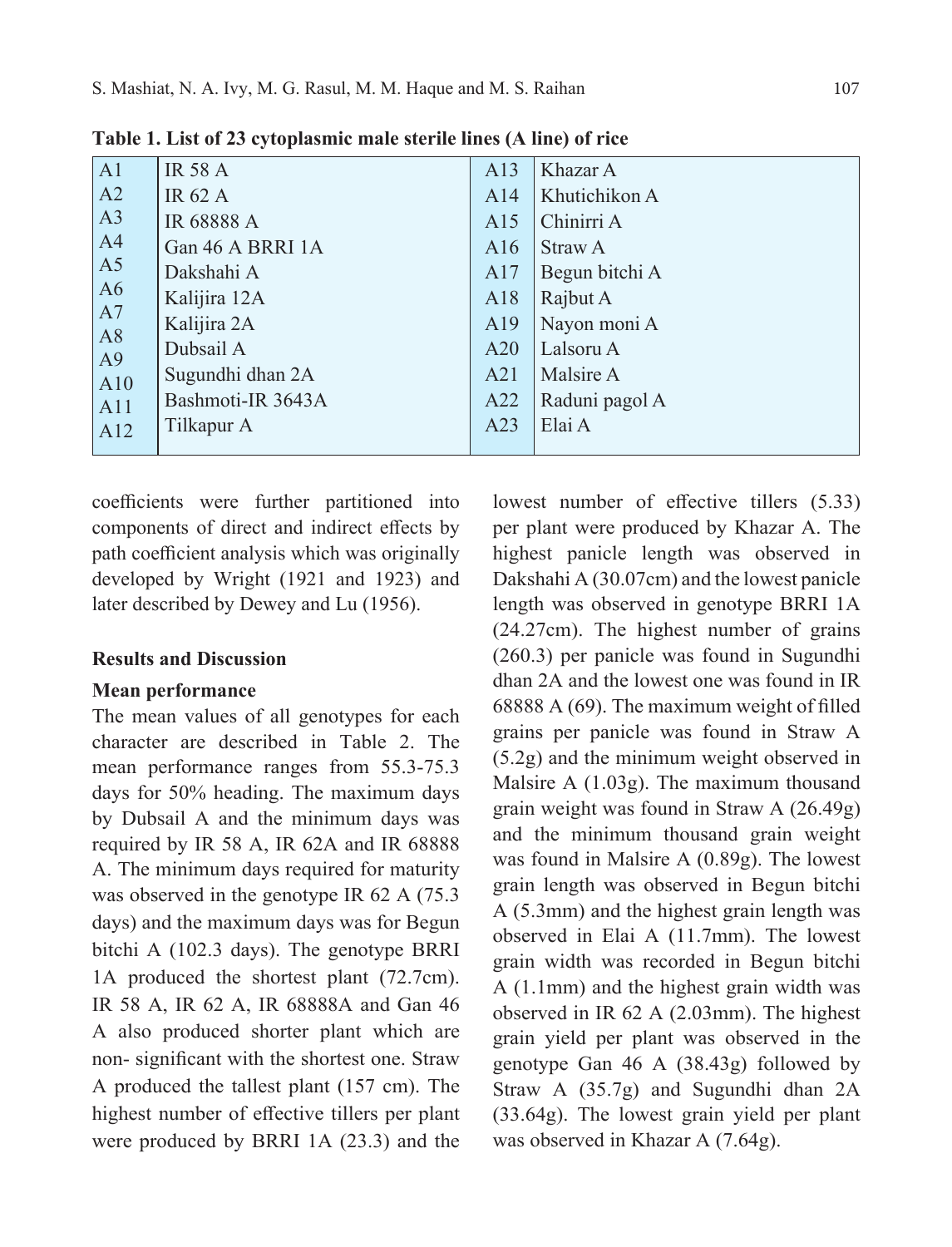| Č<br>S<br>S<br>S<br>S<br>S<br>S<br>S<br>S<br><br><br><br><br><br><br><br><br><br><br><br><br><br><br><br><br><br>$\frac{1}{2}$ |
|--------------------------------------------------------------------------------------------------------------------------------|
| i<br>֕                                                                                                                         |
| ֘֒                                                                                                                             |
| i                                                                                                                              |
| į<br>I<br>č<br><                                                                                                               |
| ann no m                                                                                                                       |
| Ì                                                                                                                              |
| ĺ                                                                                                                              |
| I<br>$\vdots$                                                                                                                  |
| $\frac{1}{2}$                                                                                                                  |
| ę<br>۔<br>ہ                                                                                                                    |
| $\sim$ 2.0 m/s<br>I                                                                                                            |
| .<br>.<br>.<br>֚֘֝<br>is an and<br>ĺ                                                                                           |
| <b>N</b><br>l<br>$\ddot{ }$<br>$\epsilon$<br>i                                                                                 |
| .ble                                                                                                                           |

| Genotypes        | 50%H     | ΣÑ                          | H           | <b>TEN</b>  | 已           | $\overline{C}$ | WFGP             | TW                  | G                  | GW                                      | GYP                  |
|------------------|----------|-----------------------------|-------------|-------------|-------------|----------------|------------------|---------------------|--------------------|-----------------------------------------|----------------------|
| $\overline{A}$   | 55.33    | 76 j                        | 87.33 f     | $5.67 b-f$  | $26.83 a-c$ | 93.3 e         | $1.62e-g$        | $\circ$<br>17.41    | $\circ$<br>9.2     | $1.46 g-i$                              | 25.13 d-h            |
| $\lambda$ 2      | 55.3     |                             | 83.67 f     | $19.3 a-c$  | 24.4c       | $110$ de       | $1.74$ de        | 13.63 h             | 9.17 c             | 2.03a                                   | $25.02 d-h$          |
| A <sub>3</sub>   | 55.33    | 75.33 j<br>76.7 j           | 84.33 f     | $20.33$ ab  | $27$ a-c    | 69 f           | $1.49$ fg        | 21.57 c             | 8.73 d             | $1.8b-d$                                | 30.72c               |
| $\overline{A}$   | 66.7 e   | go<br>87.67                 | 81.3 f      | $18.7 a-e$  | 24.5 c      | 54.3 b-d       | 3.88 b           | 24.56 b             | 7.3 f              | $1.83$ bc                               | 38.43a               |
| $\Delta$ 5       | 58.67 i  | 81.7                        | 80.67 f     | 23.3a       | 24.27 c     | 81.3 e         | 1.51 fg          | 18.6 d              | 8.27e              | $1.6e-g$                                | 30.14c               |
| A6               | 71.3c    | $\circ$<br>93.33            | $139.5$ bc  | $2.33 d-f$  | 30.07a      | $176.3$ bc     | $2.32$ c-e       | 14.24 g             | $6.2$ hi           | $1.67 c-f$                              | 24.89 d-h            |
| $\Delta 7$       | 71.33 c  | 94e                         | $137.83$ bc | $15.67 b-f$ | $27.8 a-c$  | $127.3$ c-e    | $1.61e-g$        | 12.63j              | 6.27 hi            | 1.56 e-g                                | $22.2 d-i$           |
| A8               | 68.3 d   | $\circ$<br>93.67            | 144.6 ab    | $14.33 b-f$ | 27.7 а-с    | 164 b-d        | 1.54fg           | 9.45 n              | 5.9 ij             | $1.47 g-i$                              | $21.35 d-i$          |
| $\mathsf{A}9$    | 75.33 a  | $\mathbf{a}$<br>98.33       | $149.03$ ab | 12ef        | 25.16 bc    | $169.7$ bc     | $2.79$ bc        | $16.48\ \mathrm{f}$ | $6.1\,\mathrm{hi}$ | $1.57e-g$                               | 27.22 с-е            |
| A10              | 63.3 g   |                             | 102.33e     | 13 c-f      | $25.2$ bc   | 260.3a         | 3.5 <sub>b</sub> | 13.1 i              | 7.37 f             | $1.53f-h$                               | 33.64 b              |
| $\Lambda11$      | 68.7 d   | 87.7 g<br>95.67 cd          | 152.6 ab    | $13c-f$     | $26.27 a-c$ | 94e            | 1.34fg           | 14.27 g             | 9.5bc              | $1.7 c-f$                               | 15.37 i              |
| A12              | 73.67 b  | 99.3 b                      | 137.33 bc   | $13.33c-f$  | 24.93 bc    | $112$ de       | 1.38 fg          | 12.3j               | $7.1$ fg           | $1.53f-h$                               | $16.98\,\mathrm{hi}$ |
| A13              | 73.33 b  | $\mathbf{a}$<br>98.33       | $114.67$ de | 5.33 g      | 28.70ab     | 90.6 e         | 1.47fg           | 16.2 f              | 9.83 b             | $1.73$ b-e                              | 7.64 ј               |
| A14              | 68.67 d  | <b>dd</b><br>87.7           | 137.3 bc    | $13$ c-f    | 29.7 a      | 106de          | 1.23g            | 11.61 k             | 5.4 kl             | $1.53f-h$                               | 16.37 hi             |
| Al5              | 74.7 ab  | $101.67\,\mathrm{a}$        | $127.33$ cd | $12.3 d-f$  | 28.76 ab    | 186.3 b        | $2.3$ c-e        | 12.31j              | $5.7$ jk           | $1.66c-f$                               | 27.62 cd             |
| A16              | 65.33 f  | 91.33 f                     | 157 a       | 11 fg       | 29.6a       | 197.6b         | 5.2a             | 26.49a              | 9.6 <sub>b</sub>   | $1.63 d-g$                              | 35.7b                |
| AI7              | 74.67 ab | a<br>102.3                  | 142.67 ab   | $15 b-f$    | 28.77 ab    | 58.7 b-d       | $2.02 d-f$       | 12.22j              | 5.31               | $\begin{array}{c} 1.1 \, j \end{array}$ | 26.77 c-f            |
| A18              | 67.7 de  | $\ddot{\mathbf{0}}$<br>93.7 | 125 cd      | 19.67 a-c   | $27.16a-c$  | 83.7 e         | 1.14g            | 12.6j               | 7.4f               | 1.3i                                    | $18.28$ g-i          |
| A19              | 61.33h   | 84.67 h                     | 149.83 ab   | $15.3 b-f$  | 29.67 a     | $110$ de       | 1.16g            | $10.47 \text{ m}$   | 7.2 f              | $1.46 g-i$                              | 16.76 hi             |
| A20              | 71.3c    | $\circ$<br>96.33            | 143.13 ab   | 13 c-f      | 26.17 a-c   | 141 с-е        | $1.54$ fg        | 10.951              | 6.8 g              | $1.36$ hi                               | 18.64 f-i            |
| A21              | 68.7 d   | $\circ$<br>93.67            | 50.83 ab    | $19a-d$     | $27.2$ a-c  | 106.3de        | 0.89g            | 8.330               | 6.4h               | $1.37$ hi                               | 16.79 hi             |
| A22              | 65.3 f   | 90.7                        | 143.67 ab   | $15 b-f$    | 28.8 ab     | $107.67$ de    | 1.44fg           | 13.43 hi            | 8.36 de            | 1.9ab                                   | $18.93e-i$           |
| A <sub>2</sub> 3 | 71.33c   | 94.67                       | 149.23 ab   | $14.7 b-f$  | $28.73$ ab  | 128 с-е        | $2.74b-d$        | 21.42c              | $11.7a$            | $1.57e-g$                               | 25.78 c-g            |
| $LSD(1\%)$       | 1.259    | 1.438                       | 13.64       | 5.758       | 3.969       | 43.34          | 0.7357           | 0.3807              | 0.3743             | 0.1703                                  | 7.406                |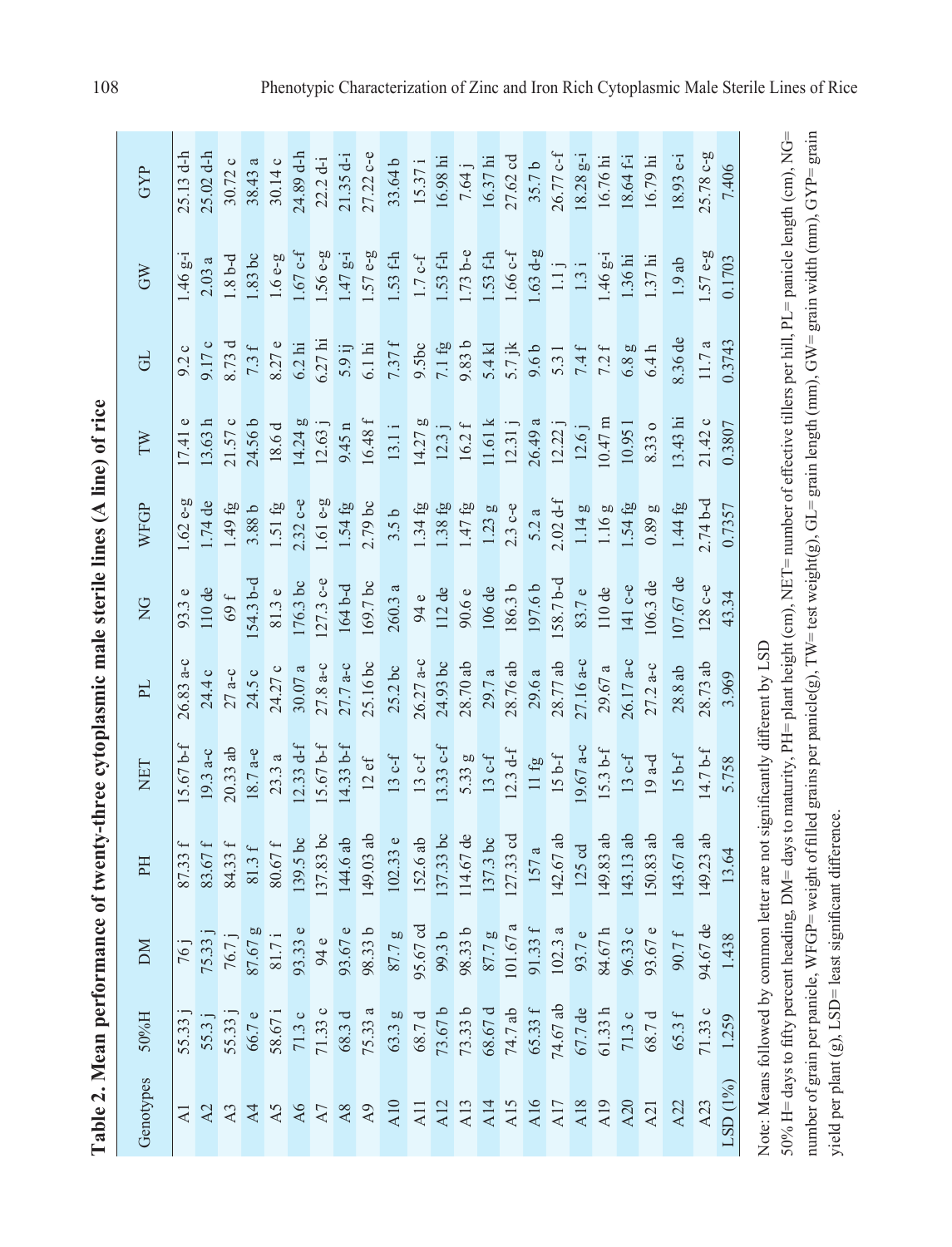By studying the all characters, IR 58 A, IR 62 A, IR 68888 A, Gan 46 A and BRRI 1A genotypes were the best to select as male sterile line for hybrid production of rice as they have good yield and dwarf in nature. Though Straw A, Sugundhi dhan 2A, Chinirri A and Dubsail A having good yield but due to their long plant height, they were not selected as best male sterile line, as dwarfness is preferable for female parent. The zinc and iron content of the best selected male sterile line was measured and presented in Figure 1. Zinc content was found between 39.50 ppm to 48.60 ppm and iron content was found between 16.10 ppm to 52.90 ppm among the best selected varieties. Exceptionally high iron content was observed in BRRI 1A which should be studied further.

## **Genetic variability**

Genotypic, phenotypic and environmental variance (σ<sup>2</sup>g, σ<sup>2</sup>p and σ<sup>2</sup>e), coefficient of variation (GCV and PCV), heritability in

broad sense  $(h<sup>2</sup>b)$ , genetic advance  $(GA)$  and GA in percent of mean are presented in Table 3. The high degree of genotypic variation indicated preponderance of additive gene effects. Genotypic and phenotypic variances were much pronounced for 50% heading, days to maturity, plant height, number of grains per panicle and thousand grain weight indicating greater scope of selection for the improvement of these traits. Minimum genotypic and phenotypic variances were observed for rest of the traits. The differences between GCV and PCV were higher for number of effective tillers per plant, panicle length, number of grains per panicle and weight of filled grain per panicle indicating environmental influence of these traits. Minimum differences between GCV and PCV were observed for rest of the traits. Close value of GCV and PCV indicated that majority portion of the phenotypic variances was genetic in nature i. e., less environmental influence for these traits. Heritability in broad sense (h<sup>2</sup>b) was high for



**Fig. 1. Graphical representation of zinc and iron content of five cytoplasmic male sterile lines of rice.**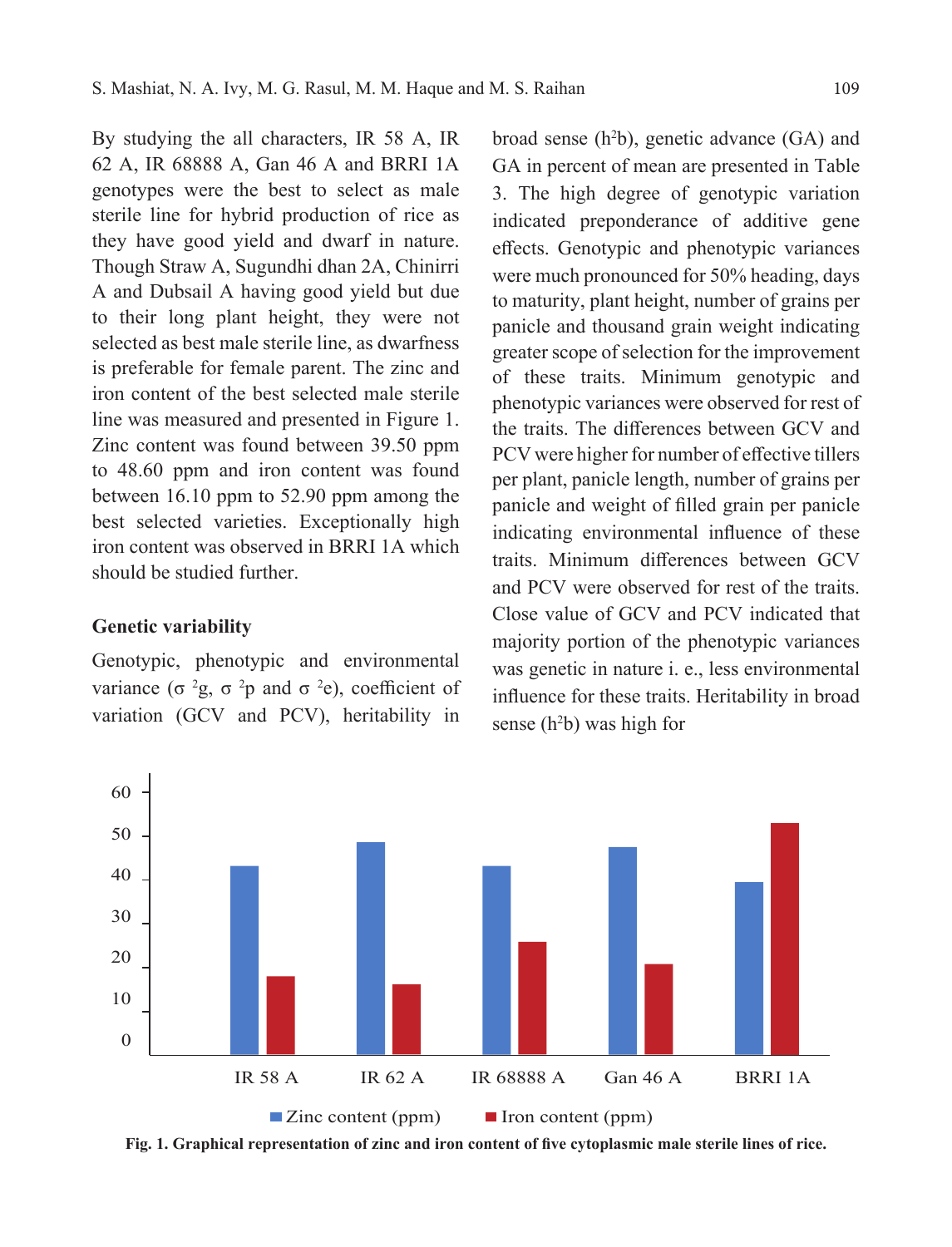| <b>OUR RUS</b><br>l                             |
|-------------------------------------------------|
|                                                 |
| i                                               |
|                                                 |
|                                                 |
|                                                 |
|                                                 |
| i Canada anno 1971                              |
|                                                 |
| l                                               |
| $-20$                                           |
|                                                 |
| <b>THE POST OF</b><br>l                         |
| $\ddot{\phantom{a}}$<br>֖֖֖֖֢ׅ֪ׅ֖֖֚֚֚֚֚֚֚֚֚֬֝֓֕ |
| j                                               |
|                                                 |
| l<br>i<br>E<br>I                                |

| Table 3. Genetic variability parameters of cytoplasmic male sterile line (A line) of rice |               |                         |                                                                                                                                                        |              |              |              |       |       |                  |           |                   |
|-------------------------------------------------------------------------------------------|---------------|-------------------------|--------------------------------------------------------------------------------------------------------------------------------------------------------|--------------|--------------|--------------|-------|-------|------------------|-----------|-------------------|
| Traits                                                                                    | Grand<br>Mean | SE                      | CV(%)                                                                                                                                                  | $\sigma^2 p$ | $\sigma^2 g$ | $\sigma^2$ e | GCV   | PCV   | h <sup>2</sup> b | $G\Delta$ | GA (% of<br>mean) |
| 50%H                                                                                      | 67.2          | 0.33                    | 0.85                                                                                                                                                   | 40.46        | 40.13        | 0.33         | 9.43  | 9.46  | 99.19            | 12.99     | 19.34             |
| M                                                                                         | 91.06         | 0.38                    | 0.72                                                                                                                                                   | 61.89        | 61.46        | 0.43         | 8.61  | 8.64  | 99.31            | 16.09     | 17.67             |
| PH <sub>(cm)</sub>                                                                        | 127.01        | 58<br>$\dot{\tilde{z}}$ | 4.88                                                                                                                                                   | 728.99       | 690.51       | 38.48        | 20.69 | 21.26 | 94.72            | 52.68     | 41.48             |
| <b>NET</b>                                                                                | 14.97         | 1.51                    | 17.49                                                                                                                                                  | 19.16        | 12.29        | 6.87         | 23.42 | 29.24 | 64.19            | 5.79      | 38.66             |
| PL (cm)                                                                                   | 27.32         | 1.04                    | 6.61                                                                                                                                                   | 5.67         | 2.40         | 3.27         | 5.67  | 8.71  | 42.37            | 2.08      | 7.60              |
| $\frac{C}{Z}$                                                                             | 146.03        | 38                      | 13.50                                                                                                                                                  | 2204.36      | 1815.71      | 129.55       | 29.18 | 32.15 | 82.37            | 79.67     | 54.56             |
| WFGP(g)                                                                                   | 2.24          | 0.19                    | 14.97                                                                                                                                                  | 1.36         | 1.25         | 0.11         | 49.85 | 52.05 | 91.73            | 2.20      | 98.35             |
| TW(g)                                                                                     | 15.05         | 0.10                    | 1.15                                                                                                                                                   | 22.28        | 22.25        | 0.03         | 31.33 | 31.35 | 99.87            | 9.71      | 64.50             |
| GL(mm)                                                                                    | 7.60          | $\overline{0}$          | 2.24                                                                                                                                                   | 2.84         | 2.81         | 0.03         | 22.06 | 22.17 | 98.98            | 3.44      | 45.20             |
| GW (mm)                                                                                   | 1.58          | 0.04                    | 4.75                                                                                                                                                   | 0.05         | 0.04         | 0.01         | 12.64 | 13.50 | 87.61            | 0.39      | 24.37             |
| GYP(g)                                                                                    | 26.55         | 95                      | 12.69                                                                                                                                                  | 166.69       | 155.34       | 11.35        | 46.94 | 48.62 | 93.19            | 24.79     | 93.34             |
|                                                                                           |               |                         | 50% H= days to fifty percent heading, DM= days to maturity, PH= plant height (cm), NET= number of effective tillers per hill, PL= panicle length (cm), |              |              |              |       |       |                  |           |                   |

NG= number of grain per panicle, WFGP= weight of filled grains per panicle (g), TW= test weight (g), GL= grain length(mm), GW= grain width (mm), GYP= grain yield per plant (g), SE= standard error, σ<sup>2</sup>p = phenotypic variance, σ<sup>2</sup>g = genotypic variance, σ<sup>2</sup>e = environmental variance, GCV= genotypic

NG= number of grain per panicle, WFGP= weight of filled grains per panicle (g), TW= test weight (g), GL= grain length(mm), GW= grain width (mm), GYP= grain yield per plant (g), SE= standard error,  $\sigma^2 p$  = phenotypic variance,  $\sigma^2 g$  = genotypic variance,  $\sigma^2 e$  = environmental variance, GCV= genotypic

coefficient of variation, PCV= phenotypic coefficient of variation, h<sup>2</sup>b= heritability in broad sense (%) and GA= genetic advance.

coefficient of variation, PCV= phenotypic coefficient of variation, h<sup>2</sup>b= heritability in broad sense (%) and GA= genetic advance.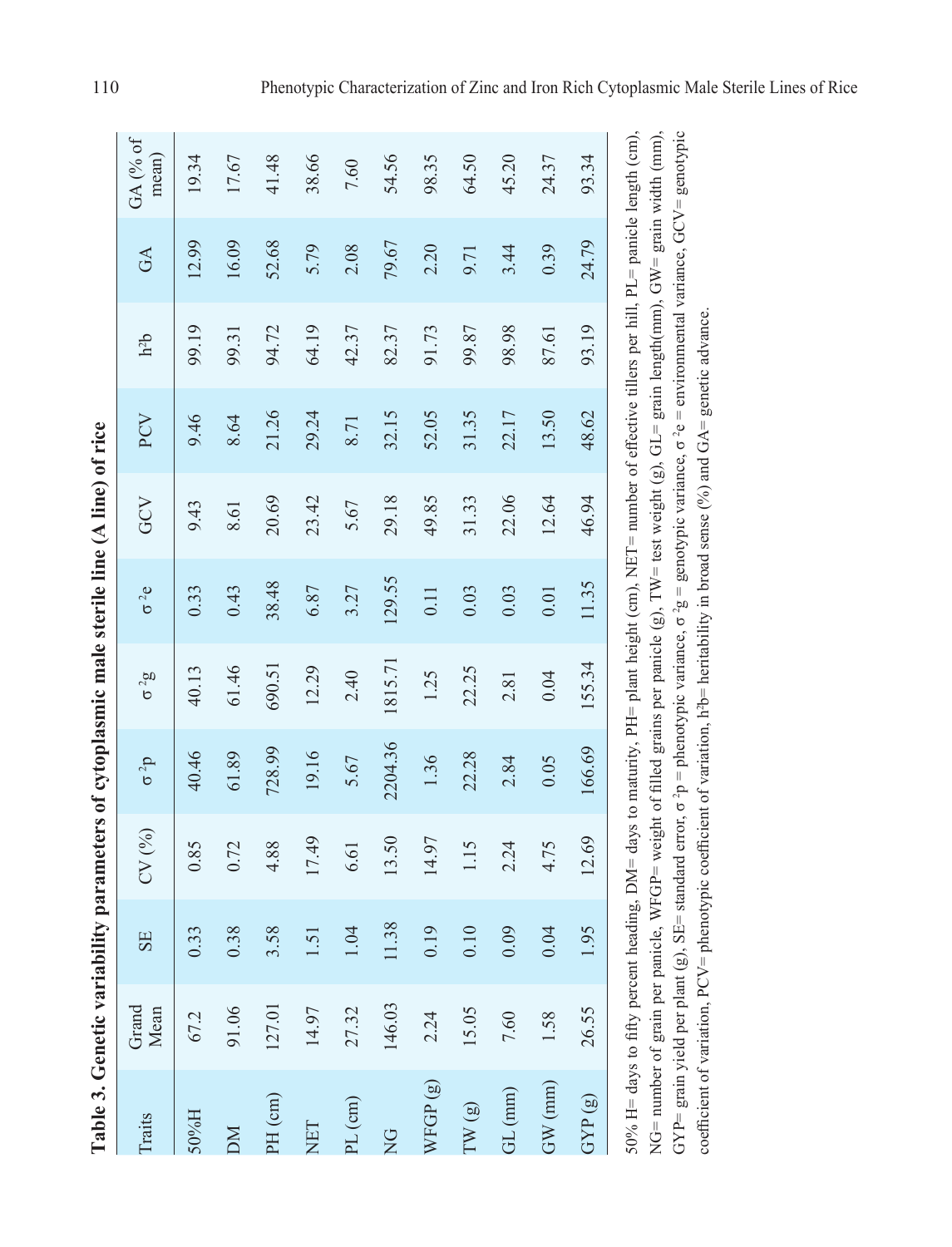all the traits except number of productive tillers per plant and panicle length. High GA and GA in percent of mean were observed for number of grains per panicle indicated that the trait could be improved through selection and had additive gene action.

## **Character association**

Genotypic correlation coefficients (rg) for all the traits are shown in Table 4. Fifty percent heading showed the highest significant positive genotypic correlation with days to maturity. Days to maturity along with fifty percent heading showed the highest significant negative genotypic correlation with number of effective tillers per hill. Plant height showed the highest significant positive genotypic correlation with panicle length and the highest significant negative genotypic correlation with grain yield per plant. Number of effective tillers per plant showed significant positive genotypic correlation with grain yield per plant and significant negative genotypic correlation with panicle length. Number of grain per panicle showed highest significant positive genotypic correlation with weight of filled grain per panicle and grain yield per plant. Weight of filled grains per panicle showed highest significant positive genotypic correlation with thousand grain weight and grain yield per plant. Thousand grain weight showed significant positive genotypic correlation with grain yield per plant. Grain length showed significant positive genotypic correlation with grain width.

#### **Path co-efficient analysis**

In the present investigation grain yield per plant was considered as a resultant variable and 50% heading, days to maturity, plant height, number of effective tillers per hill, panicle length, number of grains per panicle, weight of filled grain per panicle, thousand grain weight were causal (independent) variables (Table 5). Weight of filled grains per panicle exhibited the highest positive direct effects. Days to maturity exhibited the lowest positive direct effects. Thousand grain weight exhibited the highest negative direct effects but positive indirect effects via most of the traits led them to significant positive correlation with grain yield per plant. Number of grain per panicle exhibited the lowest negative direct effects but positive indirect effects via most of the traits led them to significant positive correlation with grain yield.

The residual effect was 0.07 indicated that only 93% of the variability observed for grain yield was represented by 11 traits studied. Therefore, 7% variability represented by other traits that was not included in this experiment which might be also have major role in determination of grain yield of the rice.

## **Conclusions**

The highest mean performance for yield in male sterile lines was found in genotype Gan 46 A followed by Straw A and Sugundhi dhan 2A. For earliness and dwarfness, BRRI 1A, IR 62 A and IR 68888 A can be selected. Regarding yield and studied characters IR 58 A, IR 62 A, IR 68888 A, Gan 46 A and BRRI 1A could be used as cytoplasmic male sterile line which is enriched with zinc and iron. Grain yield per plant was highly significantly and positively correlated with weight of filled grains per panicle at genotypic levels. Highly significant and positive inter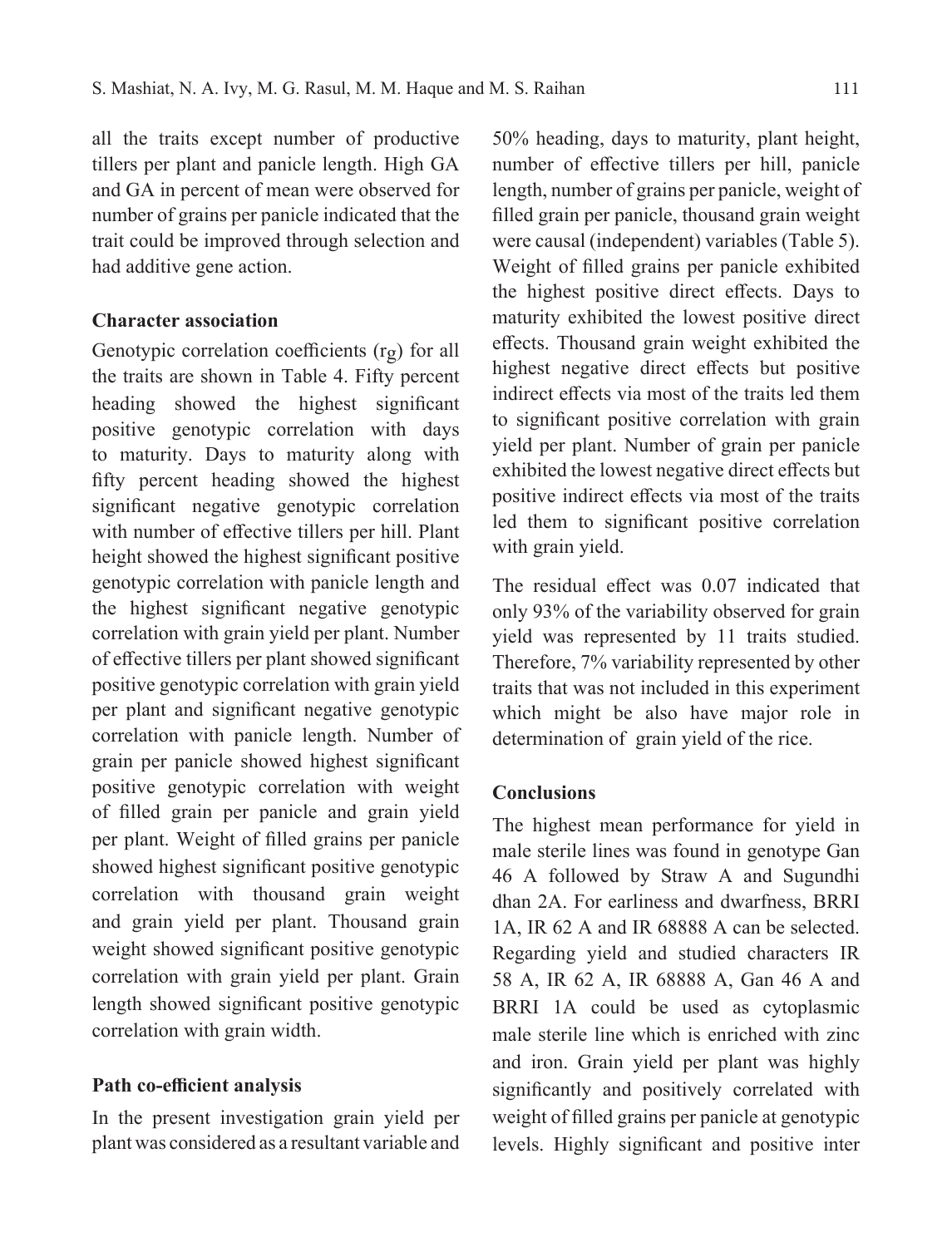| ļ<br>I           |
|------------------|
| í<br>י           |
|                  |
|                  |
| :<br>┋           |
| asmic male steri |
|                  |
| ĺ<br>t           |
|                  |
|                  |
| Ò                |
| <b>NATTICLE</b>  |
|                  |
| l<br>Ì           |

|                         |            | Table 4. Genotypic correlation coefficient (rg) of cytoplasmic male sterile line (A line) of Rice |             |             |                        |                     |                      |                      |                                   |                                    |
|-------------------------|------------|---------------------------------------------------------------------------------------------------|-------------|-------------|------------------------|---------------------|----------------------|----------------------|-----------------------------------|------------------------------------|
| Parameters              | M          | $\text{cm}$ )<br>H                                                                                | NET         | (cm)<br>PL  | $\frac{G}{K}$          | WFGP<br>$\circledg$ | TW<br>$\circledcirc$ | (mm)<br>5            | (mm)<br>$\widetilde{\varepsilon}$ | GYP<br>$\left( \frac{g}{2}\right)$ |
| 50%H                    | $0.9660**$ | .6651 **<br>$\circ$                                                                               | $-0.6423**$ | $0.3461**$  | $0.0971$ <sub>NS</sub> | -0.0907 NS          |                      | $-0.2452* -0.4004**$ |                                   | $-0.3715** -0.3285**$              |
| ЫN                      |            | 1.6992**<br>$\circ$                                                                               | $-0.6223**$ | $0.3432**$  | $0.0886$ $N$           | $-0.1085$ NS        |                      | $-0.2643* -0.3461**$ |                                   | -0.4247****0.3514**                |
| PH <sub>(cm)</sub>      |            |                                                                                                   | $-0.5539**$ | $0.7141**$  | $-0.0738$ NS           | $-0.2416*$          | $-0.3582$ NS         | $-0.2241$ NS         |                                   | $-0.4204** -0.5268**$              |
| NET                     |            |                                                                                                   |             | $-0.6404**$ | $-0.1811$ NS           | $-0.0599$ NS        | $0.0635$ NS          | $-0.0155$ NS         | $0.0089$ NS                       | $0.3961**$                         |
| PL(cm)                  |            |                                                                                                   |             |             | $-0.1036$ NS           | $-0.1134$ NS        | $-0.1140$ NS         | $-0.0669$ NS         |                                   | $-0.2674* -0.4073**$               |
| $\overline{C}$          |            |                                                                                                   |             |             |                        | $0.7141**$          | $0.2133**$           | $-0.3267**$          | $-0.0265$ NS                      | $0.5780**$                         |
| $WFGP(\mathrm{g})$      |            |                                                                                                   |             |             |                        |                     | $0.8216**$           | $0.1761$ $^{\rm NS}$ | $0.2779*$                         | $0.8755**$                         |
| $\text{TW}(\mathbf{g})$ |            |                                                                                                   |             |             |                        |                     |                      | $0.5750**$           | $0.4271**$                        | $0.7574**$                         |
| GL(mm)                  |            |                                                                                                   |             |             |                        |                     |                      |                      | $0.4444**$                        | $0.0639$ NS                        |
| GW (mm)                 |            |                                                                                                   |             |             |                        |                     |                      |                      |                                   | $0.2857*$                          |
|                         |            |                                                                                                   |             |             |                        |                     |                      |                      |                                   |                                    |

\*and\*\* indicate significance at 5% and 1% levels, respectively. \*and\*\* indicate significance at 5% and 1% levels, respectively. 50% H= days to fifty percent heading, DM= days to maturity, PH= plant height (cm), NET= number of effective tillers per hill, PL= panicle length (cm), NG= 50% H= days to fifty percent heading, DM= days to maturity, PH= plant height (cm), NET= number of effective tillers per hill, PL= panicle length (cm), NG= number of grain per panicle, WFGP= weight of filled grains per panicle(g), TW= test weight (g), GL= grain length (mm), GW= grain width (mm), GYP= number of grain per panicle, WFGP= weight of filled grains per panicle(g), TW= test weight (g), GL= grain length (mm), GW= grain width (mm), GYP= grain yield per plant (g). grain yield per plant (g).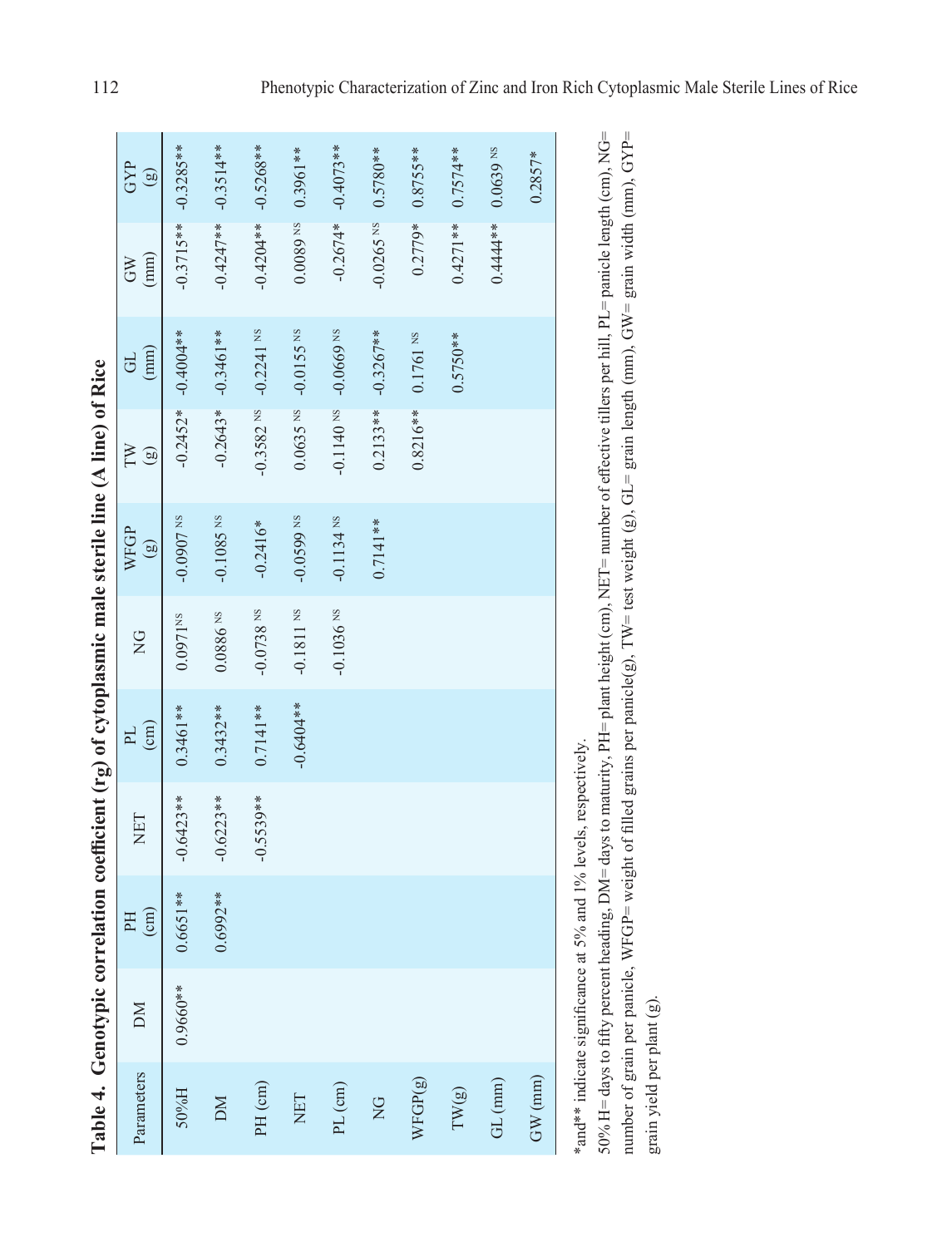|                                 | line (A line) of rice                                               |                       | Table 5. Partitioning of genotypic correlation into direct (bold phase) and indirect component of cytoplasmic male sterile                                                                                                                                                                                                                         |           |                      |               |                     |                     |                     |            |                       |
|---------------------------------|---------------------------------------------------------------------|-----------------------|----------------------------------------------------------------------------------------------------------------------------------------------------------------------------------------------------------------------------------------------------------------------------------------------------------------------------------------------------|-----------|----------------------|---------------|---------------------|---------------------|---------------------|------------|-----------------------|
| Parameters                      | 50H                                                                 | DМ                    | $\text{(cm)}$<br>EH                                                                                                                                                                                                                                                                                                                                | NET       | (cm)<br>$\mathbb{H}$ | $\frac{G}{Z}$ | WFGP<br>$\boxed{8}$ | Ř<br>$\circledcirc$ | $(\text{mm})$<br>GL | (mm)<br>GW | GYP<br>$\circledcirc$ |
| 50%H                            | 0.3398                                                              | 225<br>0.1            | $-0.3111$                                                                                                                                                                                                                                                                                                                                          | $-0.5004$ | 0.1368               | $-0.012$      | $-0.1221$           | 0.1269              | $-0.0517$           | $-0.0573$  | $-0.3285**$           |
| DМ                              | 0.3282                                                              | 268<br>$\overline{0}$ | $-0.327$                                                                                                                                                                                                                                                                                                                                           | $-0.4848$ | 0.1356               | $-0.0109$     | $-0.146$            | 0.1368              | $-0.0446$           | $-0.0655$  | $-0.3514**$           |
| PH <sub>(cm)</sub>              | 0.226                                                               | 1887<br>0.0           | $-0.4677$                                                                                                                                                                                                                                                                                                                                          | $-0.4315$ | 0.2823               | 0.0091        | $-0.3252$           | 0.1853              | $-0.0289$           | $-0.0648$  | $-0.5268**$           |
| <b>NET</b>                      | $-0.2183$                                                           | $-0.0789$             | 0.2591                                                                                                                                                                                                                                                                                                                                             | 0.7791    | $-0.2531$            | 0.0223        | $-0.0806$           | $-0.0328$           | $-0.002$            | 0.0014     | 0.3961**              |
| PL (cm)                         | 0.1176                                                              | 0.0435                | $-0.334$                                                                                                                                                                                                                                                                                                                                           | $-0.4989$ | 0.3952               | 0.0128        | $-0.1527$           | 0.059               | $-0.0086$           | $-0.0412$  | $-0.4073**$           |
| $\overline{C}$                  | 0.033                                                               | 0.0112                | 0.0345                                                                                                                                                                                                                                                                                                                                             | $-0.1411$ | $-0.0409$            | $-0.1234$     | 0.9612              | $-0.1103$           | $-0.0421$           | $-0.0041$  | $0.5780**$            |
| WFGP <sub>(g)</sub>             | $-0.0308$                                                           | $-0.0138$             | 0.253                                                                                                                                                                                                                                                                                                                                              | $-0.0466$ | $-0.0448$            | $-0.0881$     | 0.9961              | $-0.425$            | 0.1772              | 0.0929     | $0.8755**$            |
| TW(g)                           | $-0.0833$                                                           | $-0.0335$             | 0.1675                                                                                                                                                                                                                                                                                                                                             | 0.0694    | $-0.0451$            | $-0.0263$     | 0.9759              | $-0.5173$           | 0.1742              | 0.0659     | $0.7574**$            |
| GL(mm)                          | $-0.136$                                                            | $-0.0439$             | 0.1048                                                                                                                                                                                                                                                                                                                                             | $-0.0121$ | $-0.0264$            | 0.0403        | 0.2371              | $-0.2975$           | 0.129               | 0.0685     | $0.0639$ NS           |
| $GW$ (mm)                       | $-0.1262$                                                           | $-0.0539$             | 0.1966                                                                                                                                                                                                                                                                                                                                             | 0.0069    | $-0.1057$            | 0.0033        | 0.3741              | $-0.221$            | 0.0573              | 0.1542     | $0.2857*$             |
|                                 | $NG =$ number of grain per panic<br>*and** indicate significance at |                       | le, WFGP= weight of filled grains per panicle(g), TW= test weight (g), GL= grain length (mm), GW= grain width (mm) and<br>50% H= days to fifty percent Heading, DM= days to maturity, PH= plant height (cm), NET= number of effective tillers per hill, PL= panicle length (cm),<br>5% and 1% levels, respectively; Residual Effect $(R) = 0.0733$ |           |                      |               |                     |                     |                     |            |                       |
| GYP= grain yield per plant (g). |                                                                     |                       |                                                                                                                                                                                                                                                                                                                                                    |           |                      |               |                     |                     |                     |            |                       |